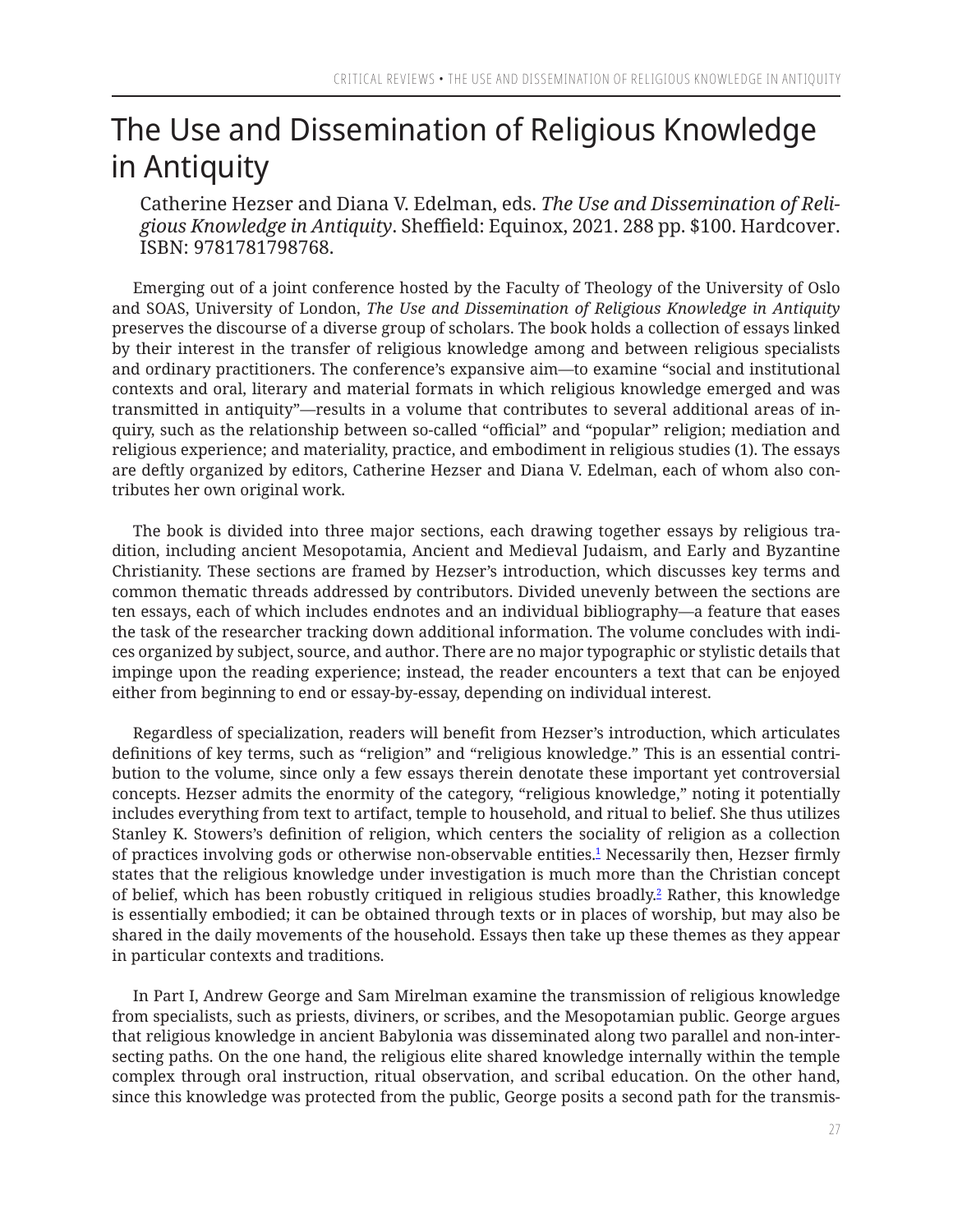sion of religious knowledge, one taking place primarily within households. Mirelman's essay then complements George's conclusions, largely agreeing with George's two paths of transmission, but nuancing the category of "religious knowledge" with the addition of what he calls "religious participation" (36). Mirelman thus goes on to argue the intersection of specialist and non-specialist knowledge at the level of ritual participation, specifically in the practice of lament.

The largest section of the volume, "Ancient and Medieval Judaism," follows George and Mirelman's chapters. Five essays comprise Part II, including Hezser and Edelman's own essays on Palestinian Rabbinic traditions and late Persian/early Hellenistic Judaism, respectively. Edelman's is the first and chronologically earliest exploration of Judaism. She examines the textual traditions of the Hebrew Bible, specifically Torah, for strategies employed by the "educated elite" to transmit knowledge of the biblical text to the "illiterate masses" (62). Edelman concludes that these elite created a system of ritualized practices that provided opportunity for communities to encounter the overarching narratives of emergent Judaism. Following Edelman, David Hamidović contributes a second essay on early Judaism by examining the process by which the Qumran community derived new laws after the death of the historical Teacher of Righteousness. He analyzes the Community Rule, alongside passages from the Damascus Document and 4Q279, concluding that the production of such religious knowledge took place among full members of the community, who together drew upon Torah study to produce new rules for communal life and to discuss said rules as they pertained to daily activities.

Following Edelman and Hamidović's essays are three chapters exploring rabbinic Judaism. The first, by Philip Alexander, employs the somewhat dated anthropological theory of a "great tradition" and a "little tradition" to deconstruct the terms of the conference itself (123–25). Alexander demonstrates that the conference's call for papers represents a "classic statement of a hierarchical or elitist view of religion" (122) by demonstrating a dynamic movement in the rabbinic tradition of Judaism, whereby custom (*minhag*) influenced law (*halakhah*). Hezser's own contribution follows and examines the location in which Palestinian rabbinic sources imagine interactions between rabbis and non-rabbinic Jews to have taken place. She concludes that the rabbinic texts do indeed present the rabbis as superior to the ordinary practitioner, whether in private or public. Hezser further argues that oral instruction was only one mode by which rabbis transferred knowledge. Equally important was the embodied knowledge they imparted to non-rabbinic Jews through their "personification of halakhic views through daily practice" (160). Finally, Stefan Reif wraps up Part II with his analysis of the introductory material of medieval rabbinic prayer books. He demonstrates that the prayer books, some of which directly state the intent to educate the Jewish public, served the dissemination of religious knowledge.

Part III considers knowledge dissemination in Christianity. Christine Amadou's essay opens this section by considering how three major texts about the life of Thecla—the *Acts of Paul and Thecla,*  Methodius's *Symposium*, and *The Life and Miracles*—contribute to an understanding of women's access to and production of religious knowledge. She argues that writings about Thecla reveal a connection between asceticism and authority that "transgresses all borders of gender and social class" and provides for Thecla's ability to transfer knowledge in both terrestrial and celestial spheres (208). Following Amadou, Hugo Lundhaug explores the role of Coptic apocrypha in the religious life of monks in Egyptian monasteries. While the texts almost certainly functioned for knowledge dissemination among the monastics who produced and read them, Lundhaug also contends that their contents imply a lay audience as well. He thus concludes the texts had a pedagogical function not only among monks but also among laypersons, for whom they were read aloud. In the volume's closing chapter, Jan Stenger demonstrates the existence of a single discourse in which both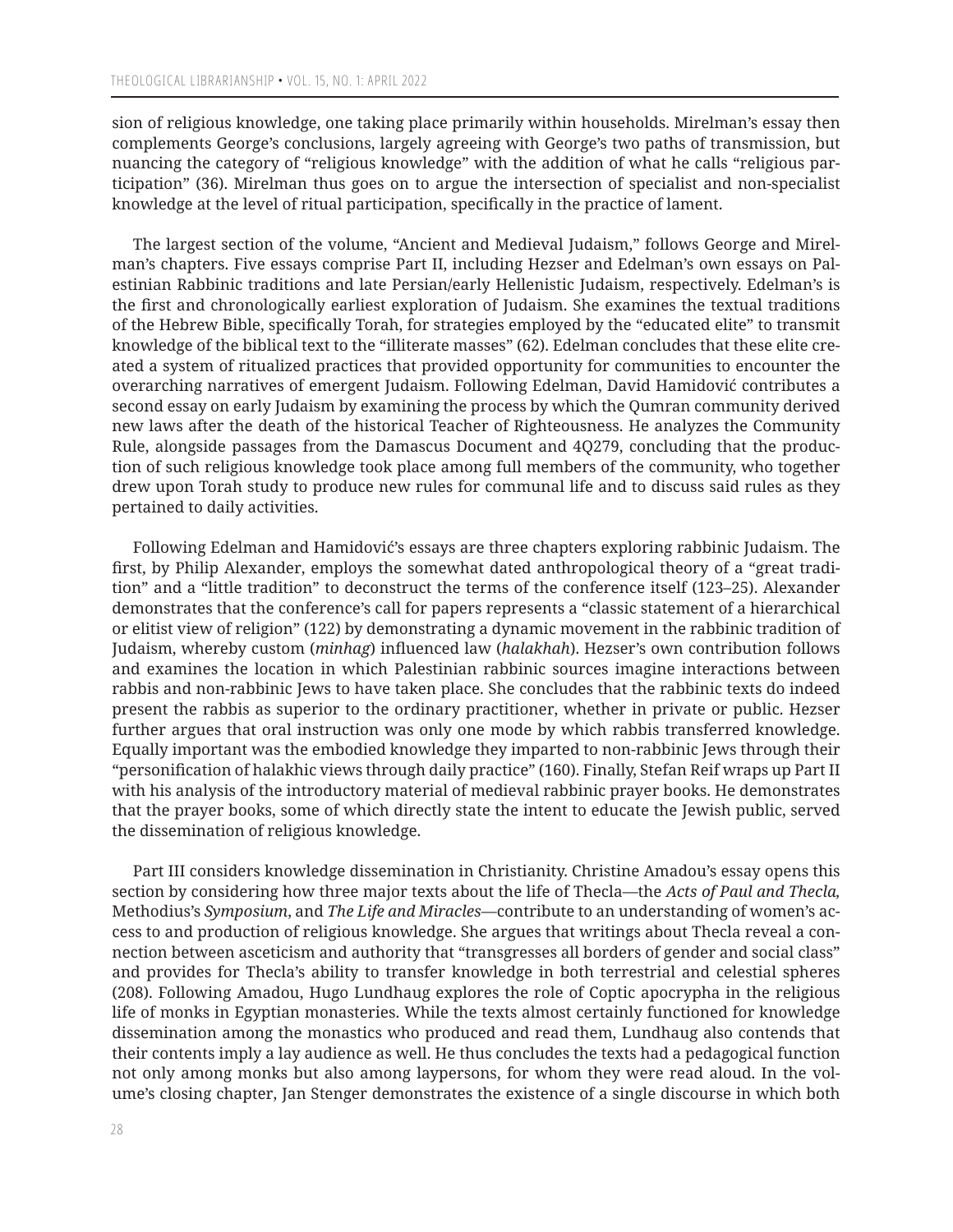<span id="page-2-0"></span>monastics and sophists participated in 6th century Gaza. Considering both traditions in mutual conversation allows Stenger to show that there was a distinct interest in and even "demand" for both theoretical and practical knowledge of the Christian faith—among specialists, but also among laypeople in this period (252).

Overall, the volume achieves its aim by providing a wide-ranging exploration of the contexts and formats of religious knowledge production and dissemination in antiquity. Essays cover an expansive range of history, and touch on aspects of similarity and dissimilarity between three major religious traditions. As a result, the book will appeal to scholars of Assyriology, biblical studies, Judaism, and early Christianity. However, and despite Hezser's excellent introduction, readers will notice that there is a sparsity of critical attention paid to religion in practice and materiality. All essays take texts and textual analysis as their primary data set. Further, and as Alexander discusses in the volume itself, the privileging of so-called "elite" perspectives on religion is pervasive, so that the possible breadth of the category "religious knowledge" discussed by Hezser in the introduction is reduced primarily to the knowledge of religious specialists and the texts they produced. Given the recent and wide-ranging interest among scholars of religion in matters of materiality, practice, and religion as lived, the above sparsity presents itself as a significant gap.<sup>[3](#page-3-0)</sup> Broadly, engagement with this literature would have strengthened the analysis of several essays and the volume as a whole. Still, for those interested in the study of religion in antiquity, *The Use and Dissemination of Religious Knowledge in Antiquity* will no doubt serve as a helpful conversation partner, contributing to existing understanding of the sociality of religion in the past and posing new questions for future inquiry.

> Chelsea Mak Emory University